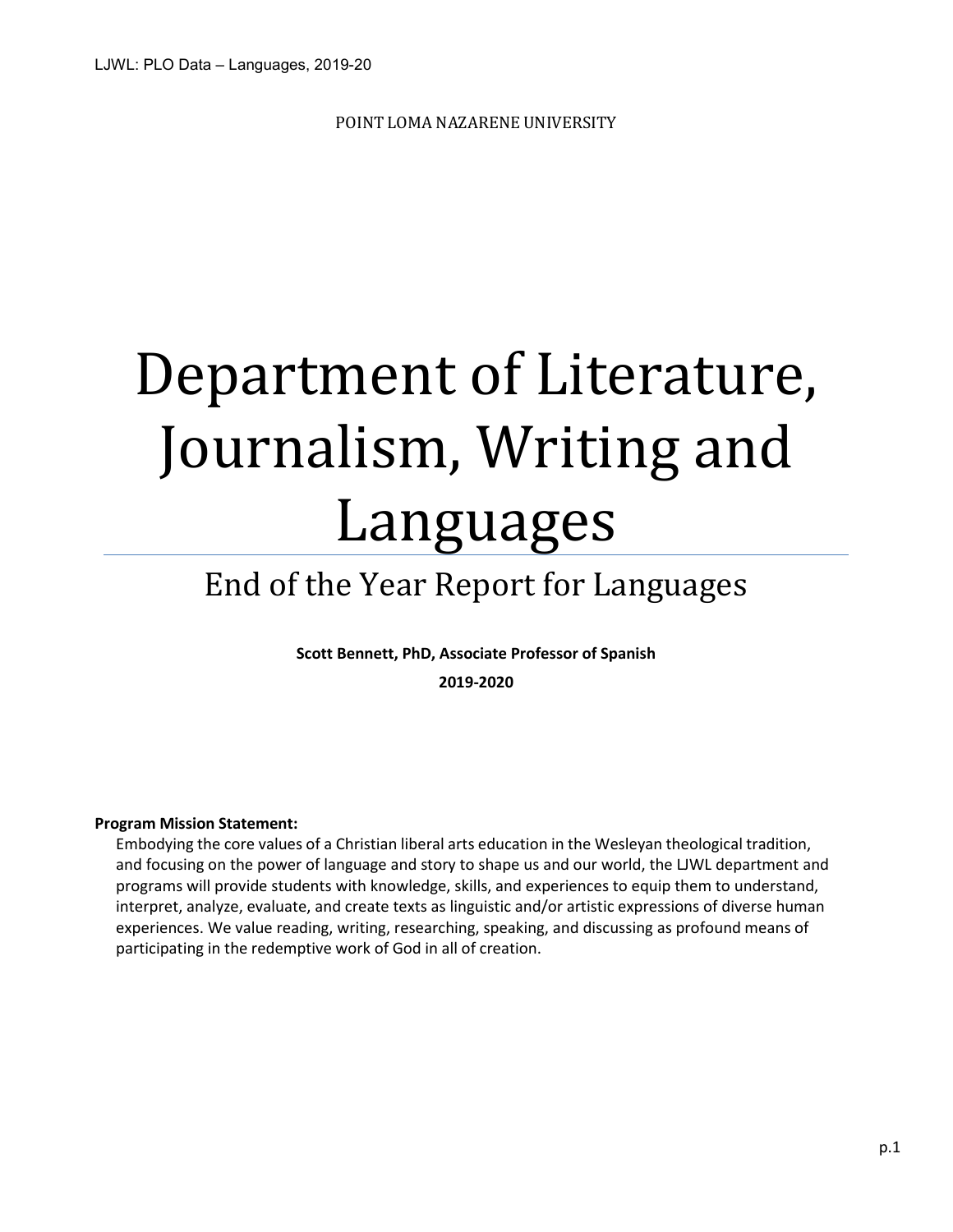## **LJWL PLO Data for Languages, FA19-SP20**

## **Learning Outcome 1:**

Students will be able to write essays without significant errors of grammar, spelling, or vocabulary usage that would impede comprehension by a native speaker.

## **Outcome Measure:**

Written Essay as administered by an Exit Assessment Writing Prompt, and/or Portfolio ofReflective Writing. The Portfolio includes four pieces of reflective writing in which students demonstrate literary scholarship or research, cultural awareness, knowledge of language and professional preparation. Assignments were administered as part of the SPA 4085 Capstone Course

## **Criteria for Success (how do you judge if the students have met your standards):**

The criteria set by the Department establish that 70% of graduating students will reach the Advanced Level of writing according to the ACTFL. An Advanced Low Level will be considered a score of 80%. The criteria set by the Department establish that 70% of graduating students will achieve at least the Advanced Low Level of writing (80%) as set by the ACTFL standards.

## **Aligned with DQP Learning Areas (circle one or more but not all five):**

- 1. Specialized Knowledge
- 2. Broad Integrative Knowledge
- 3. Intellectual Skills/Core Competencies
- 4. Applied and Collaborative Learning, and
- 5. Civic and Global Learning

## **Longitudinal Data:**

| <b>Writing</b>    | 2019-20      |
|-------------------|--------------|
| <b>Findings 1</b> | 85% Adv Mid  |
| <b>Findings 2</b> | 90% Adv high |
| <b>Findings 3</b> | 90% Adv high |
| <b>Findings 4</b> | 90% Adv high |

**\*Findings = students**

## **Conclusions Drawn from Data:**

The Language Faculty assessed all of the writing components using the ACTFL Writing Rubric. The Language Faculty as a whole designated the levels and scores according to the criteria established by the rubric. The established goals were met or exceeded.

## **Changes to be Made Based on Data:**

Since the targets set were met, no changes in the assessment process are needed at this time.

## **Rubric Used**

ACTFL Writing Rubric: (see next page)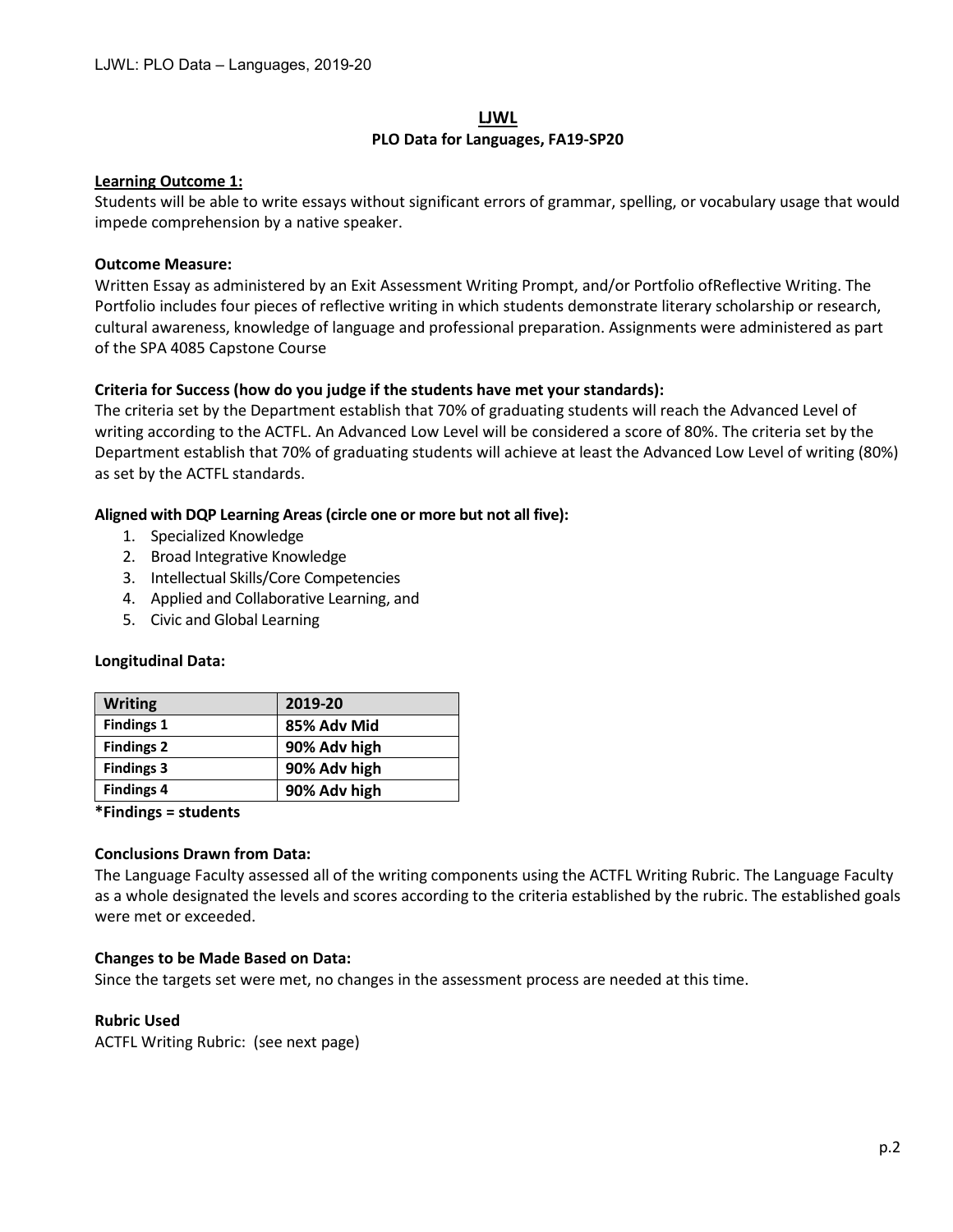## **ACTFL WRITING RUBRIC**:

| <b>Proficiency Level</b> | <b>Tasks and Functions</b>                                                                                                                                                                                                                                                                 | Context/Content                                                                                                                                                                         | <b>Text Type</b>                                                                                                                                                      | Accuracy                                                                                                                                                                                                                                 |
|--------------------------|--------------------------------------------------------------------------------------------------------------------------------------------------------------------------------------------------------------------------------------------------------------------------------------------|-----------------------------------------------------------------------------------------------------------------------------------------------------------------------------------------|-----------------------------------------------------------------------------------------------------------------------------------------------------------------------|------------------------------------------------------------------------------------------------------------------------------------------------------------------------------------------------------------------------------------------|
| Superior                 | Can write most correspondence<br>(memos, letters, summaries,<br>reports)<br>Can write in detail and explain<br>complex matters, state opinions,<br>present supporting arguments<br>and compose hypotheses and<br>conjectures.                                                              | Most formal and informal<br>settings.<br>Practical, professional and<br>social topics treated both<br>concretely and abstractly.                                                        | Writes a clearly organized and<br>articulated text that can extend<br>from several paragraphs to<br>pages.                                                            | Demonstrates no patterned<br>errors in basic structures,<br>vocabulary, punctuation, or<br>spelling. Some occasional<br>errors may occur, particularly in<br>low-frequency structures, which<br>rarely disturb the native reader.        |
| Advanced                 | Can write informal and some<br>routine formal correspondence<br>and reports that require simple<br>narratives, descriptions, and<br>summaries of a factual nature.<br>Can narrate and describe in<br>major time frames, at times uses<br>paraphrase and elaboration to<br>provide clarity. | Informal settings and some<br>routine formal settings on<br>familiar topics.<br>Topics of personal and general<br>interest.                                                             | Writes a connected, cohesive<br>text of at least a paragraph in<br>length. Can extend to two or<br>more paragraphs in length on<br>familiar topics.                   | Expresses meaning that is<br>comprehensible to those<br>unaccustomed to the writing of<br>non-natives, primarily through<br>generic vocabulary, with good<br>control of the most frequently<br>used basic structures and<br>punctuation. |
| Intermediate             | Can meet practical writing<br>needs, i.e., notes, simple<br>messages, and requests for<br>information. Can ask and<br>respond to straightforward<br>questions.                                                                                                                             | Routine informal settings and<br>limited tasks involving the<br>exchange of simple information<br>Predictable, familiar topics<br>related to self and daily<br>routines and activities. | Writes a loosely connected text<br>made up of a collection of<br>primarily discrete sentences that<br>may or may not be presented in<br>the semblance of a paragraph. | Expresses meaning through<br>vocabulary and basic structures<br>that is comprehensible to those<br>accustomed to the writing of<br>non-natives.                                                                                          |
| Novice                   | Can write words, lists and notes<br>and limited formulaic<br>information to communicate the<br>most basic information                                                                                                                                                                      | The most common informal<br>settings.<br>Most common aspects of self<br>and daily life.                                                                                                 | Words, lists, phrases and some<br>limited formulaic information.                                                                                                      | May be difficult to<br>comprehend, even for readers<br>accustomed to dealing with<br>non-native writers.                                                                                                                                 |

 $\copyright$  2002 American Council on the Teaching of Foreign Languages

## **ACTFL Key (corresponds to proficiency levels for oral and writing abilities):**

| <b>NOVICE</b>    | <b>INTERMEDIATE</b> | <b>ADVANCED</b> | <b>SUPERIOR</b>        |
|------------------|---------------------|-----------------|------------------------|
| $LOW = 50\%$     | LOW=65%             | LOW=80%         | <b>95% &amp;HIGHER</b> |
| <b>MID=55%</b>   | <b>MID=70%</b>      | <b>MID=85%</b>  |                        |
| <b>HIGH= 60%</b> | <b>HIGH=75%</b>     | <b>HIGH=90%</b> |                        |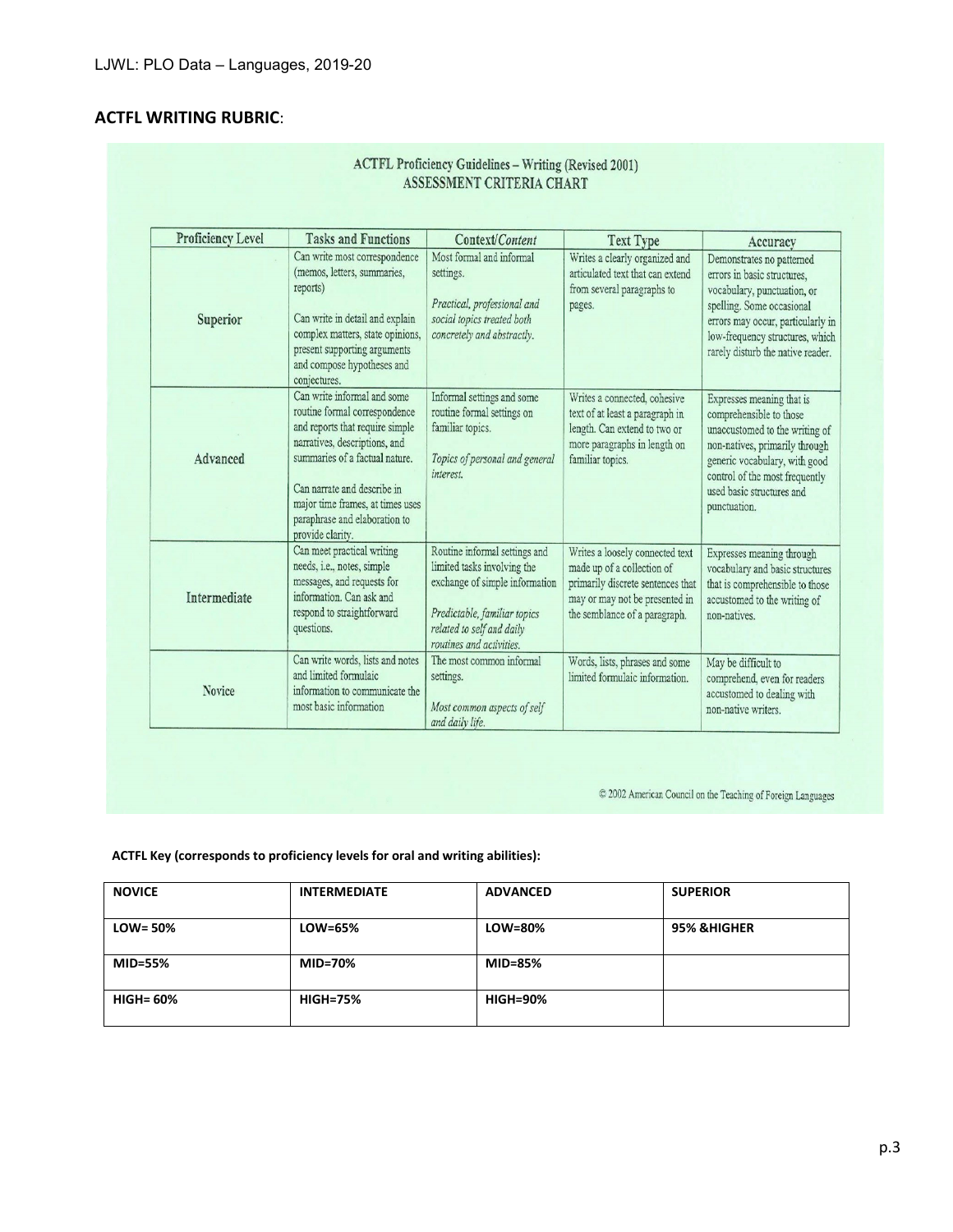## **Learning Outcome 2:**

Students will be able to comprehend the main idea and most details of connected oral discourse by a native speaker on a variety of topics.

## **Outcome Measure:**

An Oral Proficiency Interview was administered during the departmental Exit Interview.

## **Criteria for Success (how do you judge if the students have met your standards):**

The criteria set by the department establishes that 70% of graduating students will achieve at least the Advanced Low Level (80%) as set by the OPI ACTFL standards.

## **Aligned with DQP Learning Areas (circle one or more but not all five):**

- 1. Specialized Knowledge
- 2. Broad Integrative Knowledge
- 3. Intellectual Skills/Core Competencies
- 4. Applied and Collaborative Learning, and
- 5. Civic and Global Learning

## **Longitudinal Data:**

| Oral              | 2019-20      |
|-------------------|--------------|
| <b>Findings 1</b> | 80% Adv low  |
| <b>Findings 2</b> | 80% Adv low  |
| <b>Findings 3</b> | 80% Adv low  |
| <b>Findings 4</b> | 90% Adv high |

**\*Findings = students**

## **Conclusions Drawn from Data:**

The established goals were met or exceeded.

## **Changes to be Made Based on Data:**

Since the targets set were met, no changes in the assessment process are needed at this time.

## **Rubric Used**

OPI ACTFL Standards (next page)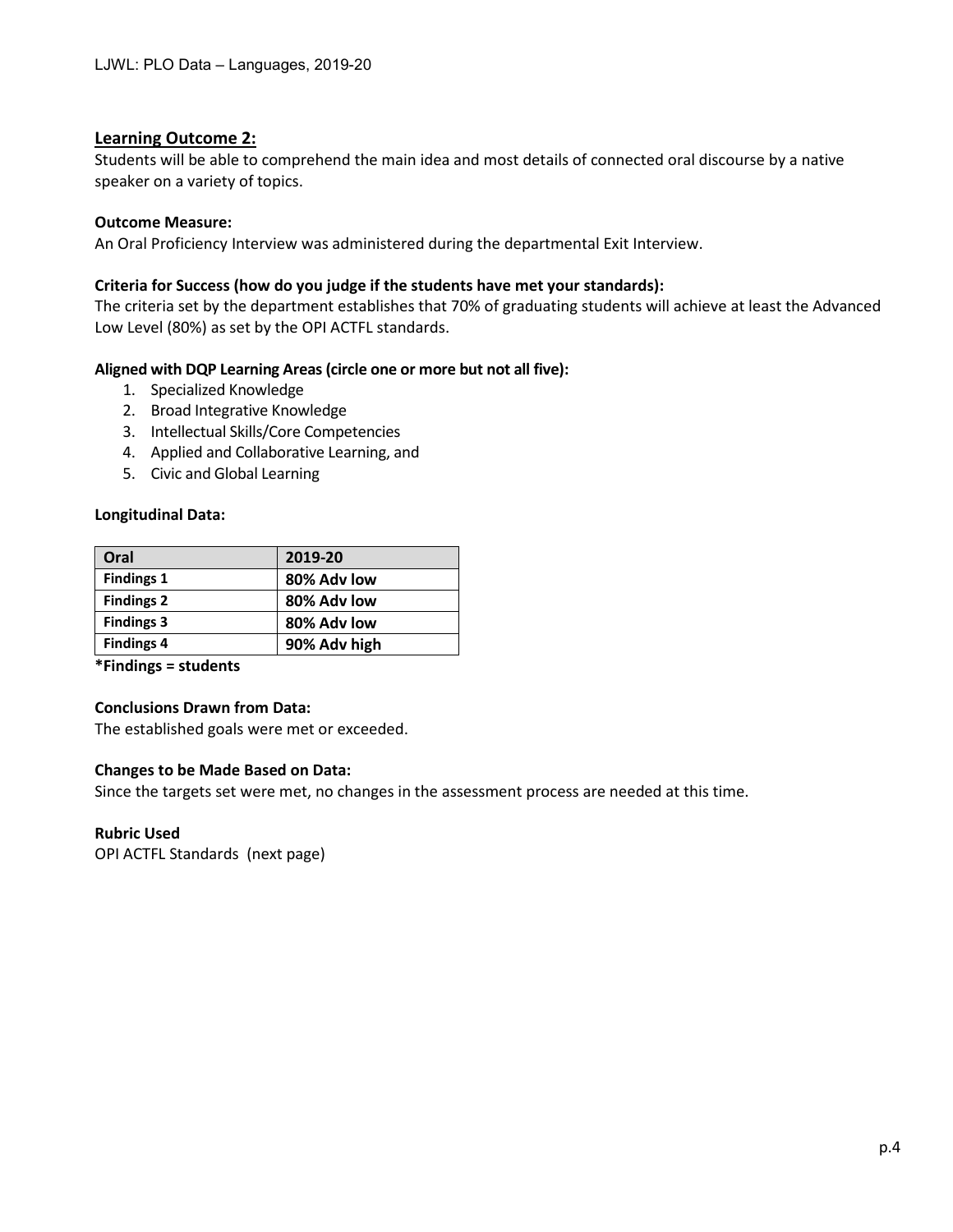## LJWL: PLO Data – Languages, 2019-20

| <b>Proficiency Level*</b> | <b>Global Tasks and Functions</b>                                                                                                             | <b>Context / Content</b>                                                                                                                       | <b>Accuracy</b>                                                                                                                                            | <b>Text Type</b>                   |
|---------------------------|-----------------------------------------------------------------------------------------------------------------------------------------------|------------------------------------------------------------------------------------------------------------------------------------------------|------------------------------------------------------------------------------------------------------------------------------------------------------------|------------------------------------|
| <b>Superior</b>           | Discuss topics extensively,<br>support opinions, and<br>hypothesize. Deal with a<br>linguistically unfamiliar situation.                      | Most formal and informal settings.<br>Wide range of general interest<br>topics and some special fields of<br>interest and expertise.           | No pattern of errors in basic<br>structures. Errors virtually never<br>interfere with communication<br>or distract the native speaker<br>from the message. | <b>Extended</b><br>discourse       |
| <b>Advanced</b>           | Narrate and describe in<br>major time frames and deal<br>effectively with an unanticipated<br>complication.                                   | Most informal and some<br>formal settings.<br>Topics of personal and<br>general interest.                                                      | Understood without difficulty<br>by speakers unaccustomed to<br>dealing with non-native speakers.                                                          | Paragraphs                         |
| <b>Intermediate</b>       | Create with language,<br>initiate, maintain, and bring<br>to a close simple conversations<br>by asking and responding<br>to simple questions. | Some informal settings<br>and a limited number of<br>transactional situations.<br>Predictable, familiar topics<br>related to daily activities. | Understood, with some<br>repetition, by speakers<br>accustomed to dealing with<br>non-native speakers.                                                     | <b>Discrete</b><br>sentences       |
| <b>Novice</b>             | Communicate minimally<br>with formulaic and rote<br>utterances, lists, and phrases.                                                           | Most common informal settings.<br>Most common aspects of daily life.                                                                           | May be difficult to understand,<br>even for speakers accustomed to<br>dealing with non-native speakers.                                                    | Individual<br>words and<br>phrases |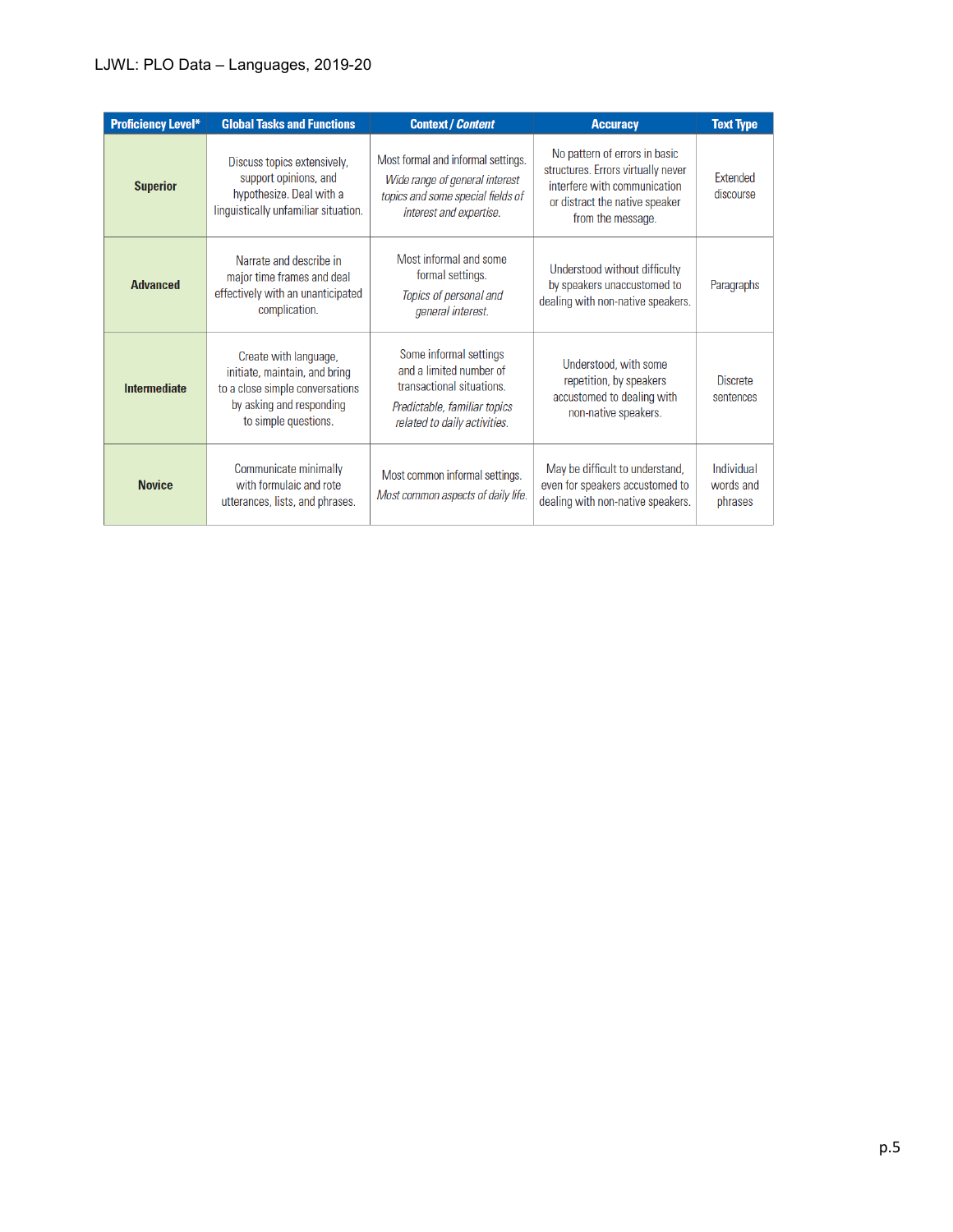## **Learning Outcome 3:**

Students will be able to converse in a participatory fashion with a native speaker using a variety of language strategies to convey meaning.

## **Outcome Measure:**

An Oral Proficiency Interview was administered during the departmental Exit Interview.

## **Criteria for Success (how do you judge if the students have met your standards):**

The criteria set by the department establishes that 70% of graduating students will achieve at least the Advanced Low Level (80%) as set by the OPI ACTFL standards.

## **Aligned with DQP Learning Areas (circle one or more but not all five):**

- 1. Specialized Knowledge
- 2. Broad Integrative Knowledge
- 3. Intellectual Skills/Core Competencies
- 4. Applied and Collaborative Learning, and
- 5. Civic and Global Learning

## **Longitudinal Data:**

| Oral              | 2019-20      |
|-------------------|--------------|
| <b>Findings 1</b> | 80% Adv low  |
| <b>Findings 2</b> | 80% Adv low  |
| <b>Findings 3</b> | 80% Adv low  |
| <b>Findings 4</b> | 90% Adv high |

**\*Findings = students**

## **Conclusions Drawn from Data:**

The established goals were met or exceeded.

## **Changes to be Made Based on Data:**

Since the targets set were met, no changes in the assessment process are needed at this time.

### **Rubric Used**

OPI ACTFL Standards (next page)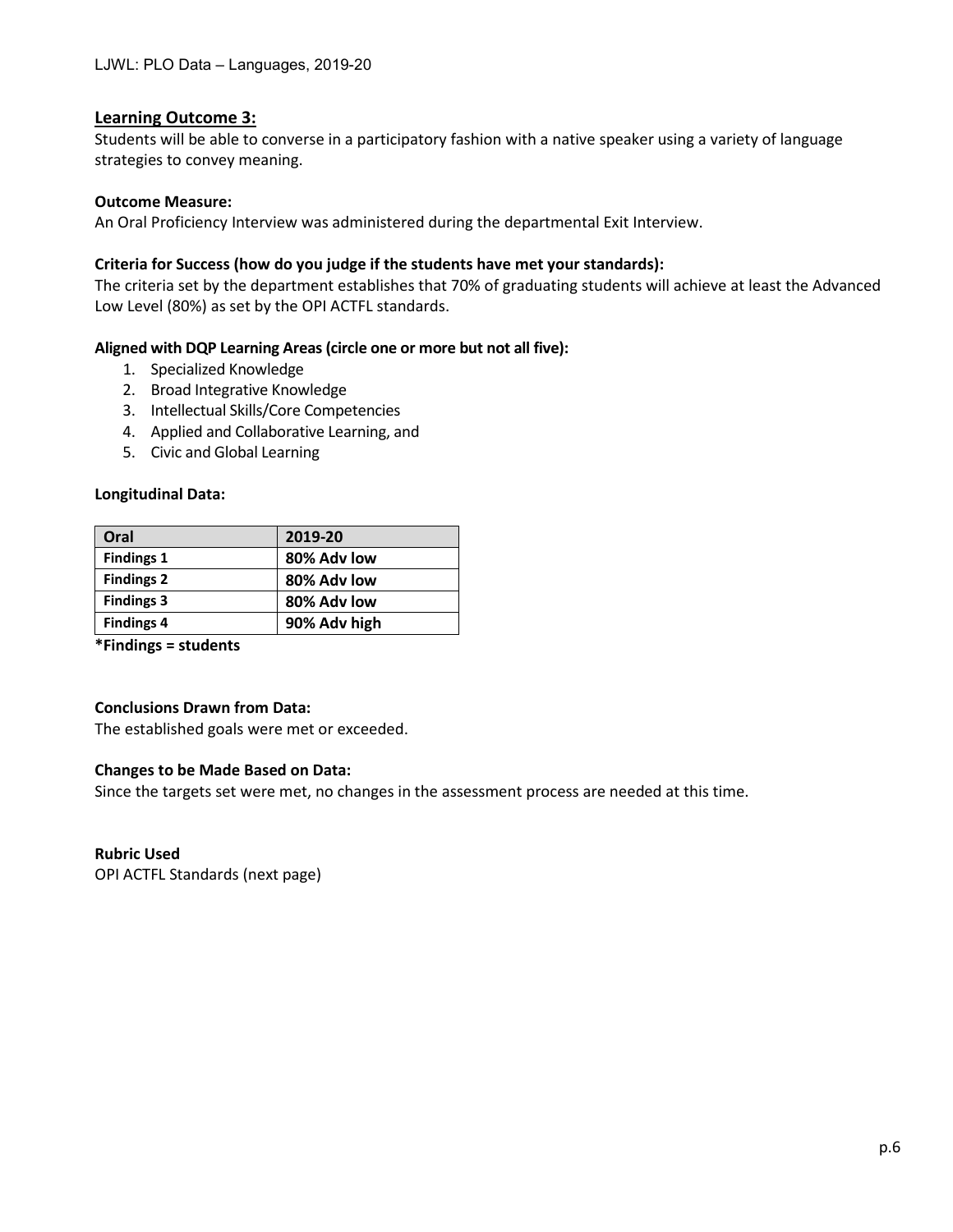## LJWL: PLO Data – Languages, 2019-20

| <b>Proficiency Level*</b> | <b>Global Tasks and Functions</b>                                                                                                             | <b>Context / Content</b>                                                                                                                       | <b>Accuracy</b>                                                                                                                                            | <b>Text Type</b>                   |
|---------------------------|-----------------------------------------------------------------------------------------------------------------------------------------------|------------------------------------------------------------------------------------------------------------------------------------------------|------------------------------------------------------------------------------------------------------------------------------------------------------------|------------------------------------|
| <b>Superior</b>           | Discuss topics extensively,<br>support opinions, and<br>hypothesize. Deal with a<br>linguistically unfamiliar situation.                      | Most formal and informal settings.<br>Wide range of general interest<br>topics and some special fields of<br>interest and expertise.           | No pattern of errors in basic<br>structures. Errors virtually never<br>interfere with communication<br>or distract the native speaker<br>from the message. | <b>Extended</b><br>discourse       |
| <b>Advanced</b>           | Narrate and describe in<br>major time frames and deal<br>effectively with an unanticipated<br>complication.                                   | Most informal and some<br>formal settings.<br>Topics of personal and<br>general interest.                                                      | Understood without difficulty<br>by speakers unaccustomed to<br>dealing with non-native speakers.                                                          | Paragraphs                         |
| <b>Intermediate</b>       | Create with language,<br>initiate, maintain, and bring<br>to a close simple conversations<br>by asking and responding<br>to simple questions. | Some informal settings<br>and a limited number of<br>transactional situations.<br>Predictable, familiar topics<br>related to daily activities. | Understood, with some<br>repetition, by speakers<br>accustomed to dealing with<br>non-native speakers.                                                     | <b>Discrete</b><br>sentences       |
| <b>Novice</b>             | Communicate minimally<br>with formulaic and rote<br>utterances, lists, and phrases.                                                           | Most common informal settings.<br>Most common aspects of daily life.                                                                           | May be difficult to understand,<br>even for speakers accustomed to<br>dealing with non-native speakers.                                                    | Individual<br>words and<br>phrases |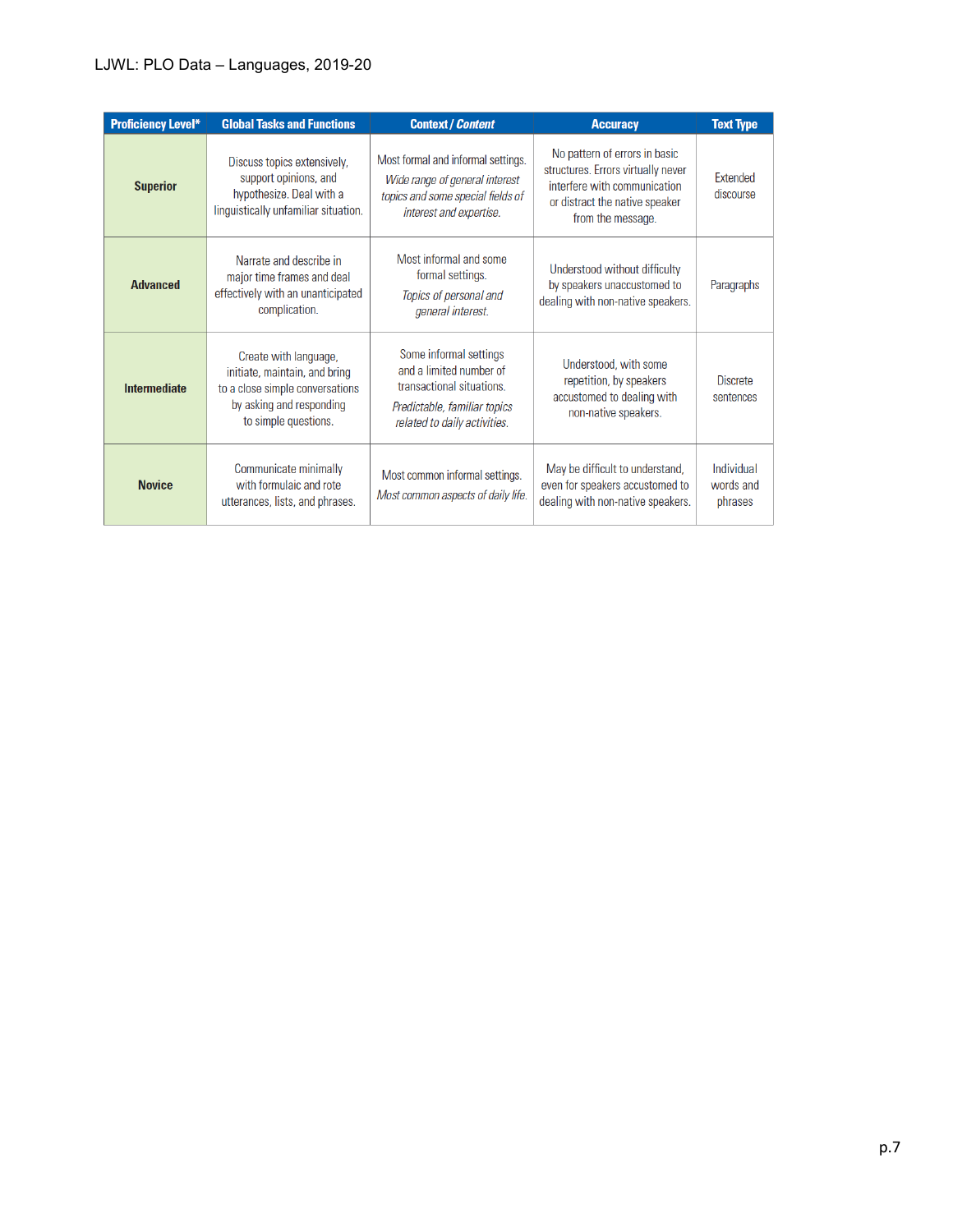## **Learning Outcome 4:**

Students will be able to analyze and interpret target language texts and data sets according to their cultural, literary, and /or linguistic content.

## **Outcome Measure:**

Written Literary Analysis from Portfolio. Assignments were administered as part of the SPA 4085 Capstone Course

## **Criteria for Success (how do you judge if the students have met your standards):**

The criteria set by the Department establish that 70% of graduating students will reach the Advanced Level of writing according to the ACTFL. An Advanced Low Level will be considered a score of 80%. The criteria set by the Department establish that 70% of graduating students will achieve at least the Advanced Low Level of writing (80%) as set by the ACTFL standards.

## **Aligned with DQP Learning Areas (circle one or more but not all five):**

- 1. Specialized Knowledge
- 2. Broad Integrative Knowledge
- 3. Intellectual Skills/Core Competencies
- 4. Applied and Collaborative Learning, and
- 5. Civic and Global Learning

## **Longitudinal Data:**

| <b>Portfolio - writing</b> | 2019-20      |
|----------------------------|--------------|
| <b>Findings 1</b>          | 85% Adv Mid  |
| <b>Findings 2</b>          | 90% Adv high |
| <b>Findings 3</b>          | 90% Adv high |
| <b>Findings 4</b>          | 90% Adv high |

**\*Findings = students**

## **Conclusions Drawn from Data:**

The Language Faculty assessed all of the writing components using the ACTFL Writing Rubric. The established goals were met or exceeded.

## **Changes to be Made Based on Data:**

Since the targets set were met, no changes in the assessment process are needed at this time.

## **Rubric Used**

ACTFL Writing Rubric (see PLO 1 for rubric)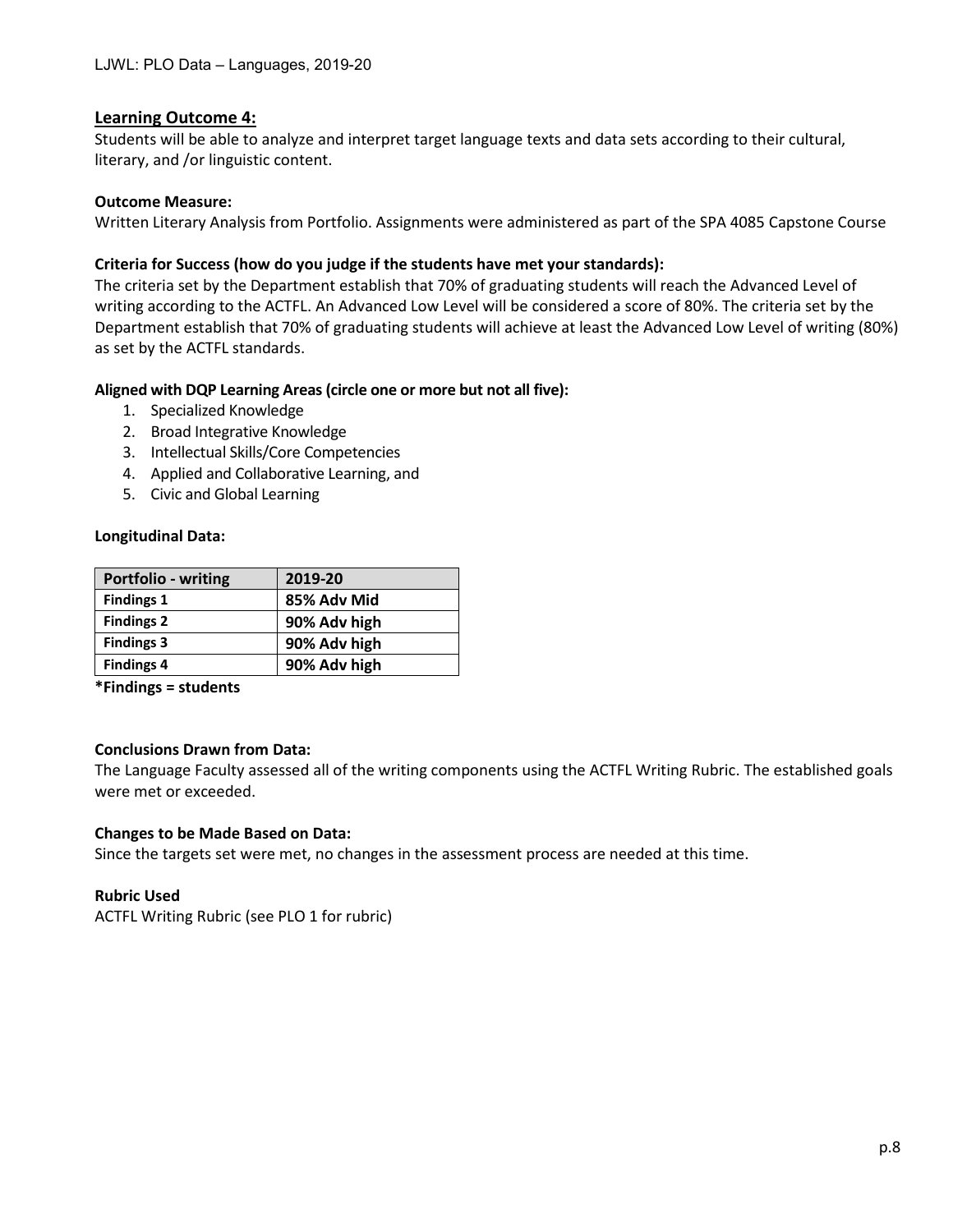## **Learning Outcome 5:**

Students will be able to display knowledge of the nature and structure of language.

## **Outcome Measure:**

Written Essay as administered by an Exit Assessment Writing Prompt. Assignments were administered as part of the SPA 4085 Capstone Course

## **Criteria for Success (how do you judge if the students have met your standards):**

The criteria set by the Department establish that 70% of graduating students will achieve at least the Advanced Low Level of writing (80%) as set by the ACTFL standards.

## **Aligned with DQP Learning Areas (circle one or more but not all five):**

- 1. Specialized Knowledge
- 2. Broad Integrative Knowledge
- 3. Intellectual Skills/Core Competencies
- 4. Applied and Collaborative Learning, and
- 5. Civic and Global Learning

### **Longitudinal Data:**

| <b>Writing</b>    | 2019-20      |
|-------------------|--------------|
| <b>Findings 1</b> | 85% Adv Mid  |
| <b>Findings 2</b> | 85% Adv Mid  |
| <b>Findings 3</b> | 80% Adv Low  |
| <b>Findings 4</b> | 95% Superior |

**\*Findings = students**

### **Conclusions Drawn from Data:**

The Language Faculty assessed all of the writing components using the ACTFL Writing Rubric. The established goals were met or exceeded.

### **Changes to be Made Based on Data:**

Since the targets set were met, no changes in the assessment process are needed at this time.

### **Rubric Used**

ACTFL Writing Rubric (see PLO 1 for rubric)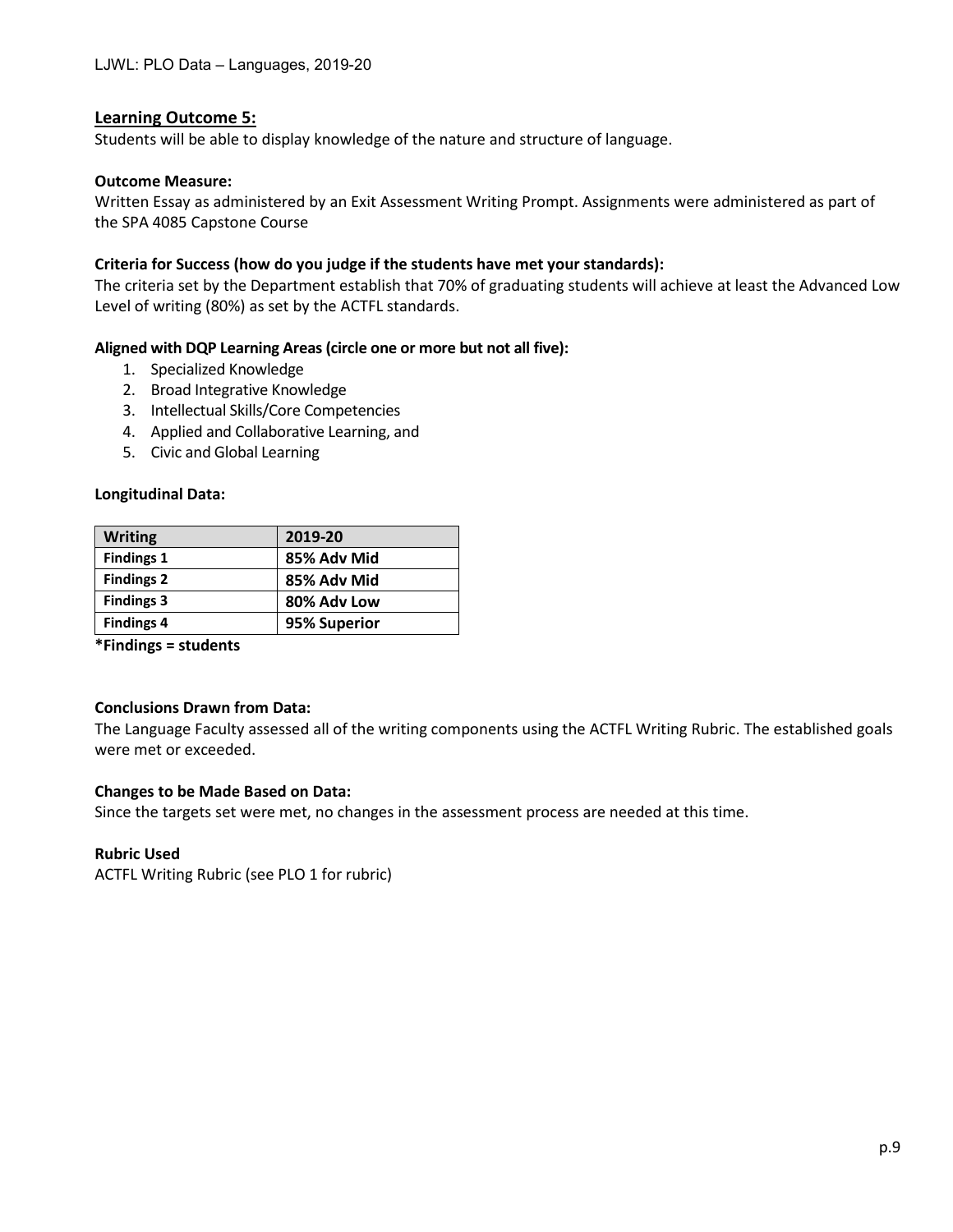## **Learning Outcome 6:**

Students will be able to discuss the influence of their own perspective on cultural interconnections through engagement with local, national, or international communities.

## **Outcome Measure:**

Reflective Essay on Study Abroad Experience administered by an Exit Assessment Writing and included in the portfolio.

## **Criteria for Success (how do you judge if the students have met your standards):**

The criteria set by the Department establish that 70% of graduating seniors will successfully make connections between their own culture and the cultures represented by the target countries.

## **Aligned with DQP Learning Areas (circle one or more but not all five):**

- 1. Specialized Knowledge
- 2. Broad Integrative Knowledge
- 3. Intellectual Skills/Core Competencies
- 4. Applied and Collaborative Learning, and
- 5. Civic and Global Learning

## **Longitudinal Data:**

| <b>Writing</b>    | 2019-20      |
|-------------------|--------------|
| <b>Findings 1</b> | 80% Adv Low  |
| <b>Findings 2</b> | 80% Adv Low  |
| <b>Findings 3</b> | 85% Adv Mid  |
| <b>Findings 4</b> | 90% Adv High |

**\*Findings = students**

## **Conclusions Drawn from Data:**

The Language Faculty assessed all of the writing components using the ACTFL Writing Rubric. The Language Faculty as a whole designated the levels and scores according to the criteria established by the rubric. The established goals were met or exceeded.

## **Changes to be Made Based on Data:**

Since the targets set were met, no changes in the assessment process are needed at this time.

## **Rubric Used**

ACTFL Writing Rubric (see PLO 1 for rubric)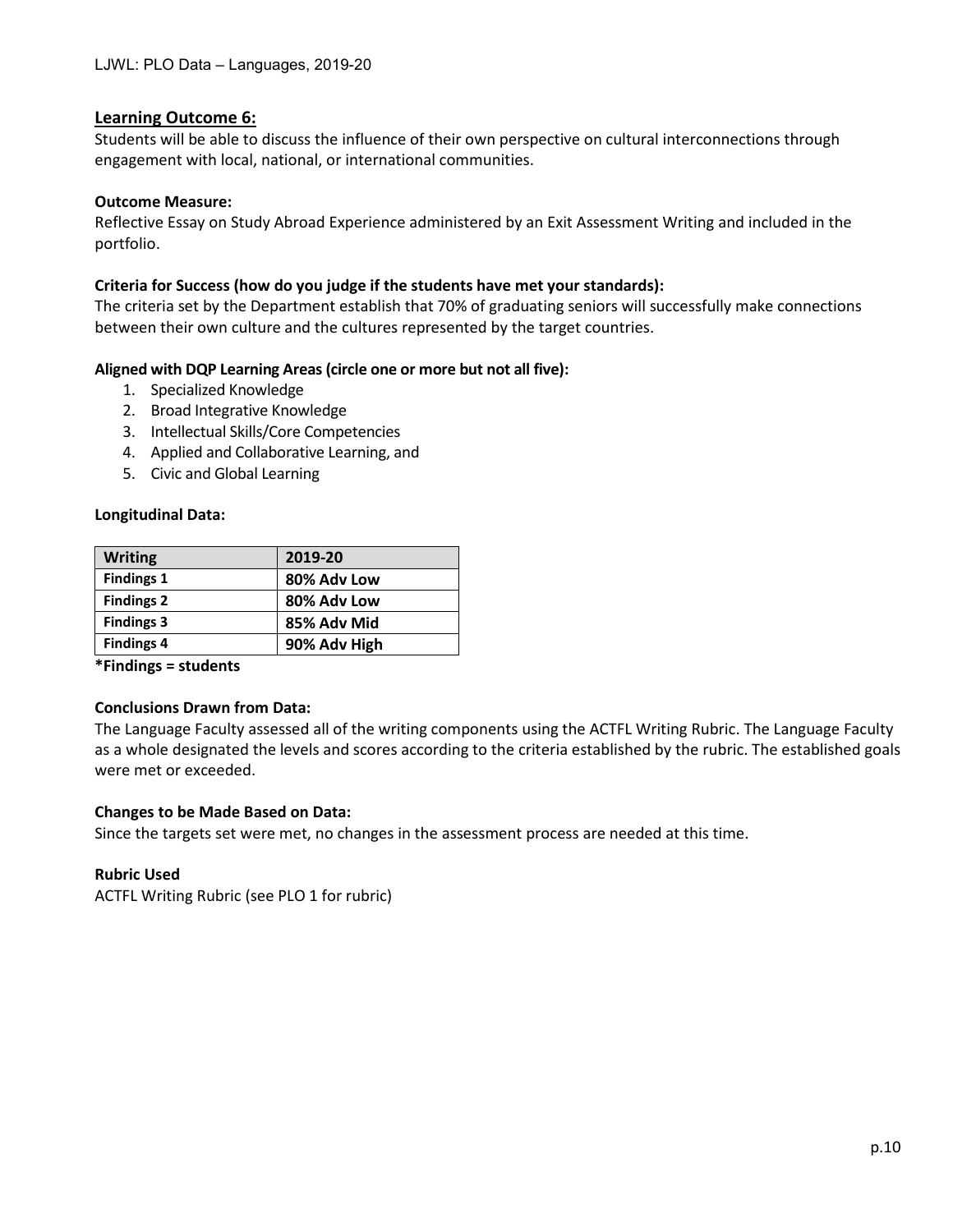## The 2019-2020 Academic Year

## Here are a few updates concerning the 2019-2020 academic year:

- The new SPA 3000 (as of fall 2019) course completed a Civic Engagement component that is now required of all majors and minors. This course emphasized cultural interaction and promoted the use of both oral and writing skills. It allowed the program to take advantage of our location, as we highlighted our missional distinction through partnerships with nonprofit organizations serving the community.
- The CA Commission on Teacher Credentialing (CTC) for Spanish Waiver has been submitted and is under review. With this track, Spanish majors will be able to waive the CSET Exam, and our program demonstrates sufficient rigor in order for majors to complete the requirements of this nation-wide exam.
- We developed and taught the first fully online Spanish courses for summer 2020 (both SPA 1001 and SPA 1002) in response to the COVID-19 pandemic.
- The French professors implemented new video and recording technology to enhance the remote learning experience during spring 2020 due to the COVID-19 pandemic. The example has prompted other language professors to develop an innovative response to the challenges of remote learning.
- We are currently in the process of developing a semester-length Spanish program in Buenos Aires to be launched during the spring 2021 semester. The program will offer two separate tracks that will allow Foundational Explorations (formerly GE), intermediate, and major and minor students to learn Spanish in an immersive, cosmopolitan setting. This will also help promote the Spanish Certificate. Offering the program will depend on the status of the COVID-19 pandemic, but if approved, we will be ready with promotion and recruitment during fall 2020.

The Faculty continued its efforts in promoting the program and improving its visibility through marketing, hosting events, cross-campus collaborations and more. This year we hosted our fourth annual Café Latino event in conjunction with Admissions during a Junior/Senior visiting day. We had over 175 in attendance. It was a great way to promote the Spanish program to PLNU students, and to future PLNU students as well. We hosted a promotional table at a book presentation by world-renown author Isabel Allende with over 1600 people attending (many from the Spanish-speaking community). Moreover, Spanish professors made visits to local high schools to help promote and share PLNU language programs to possible future students and the San Diego community. There was visible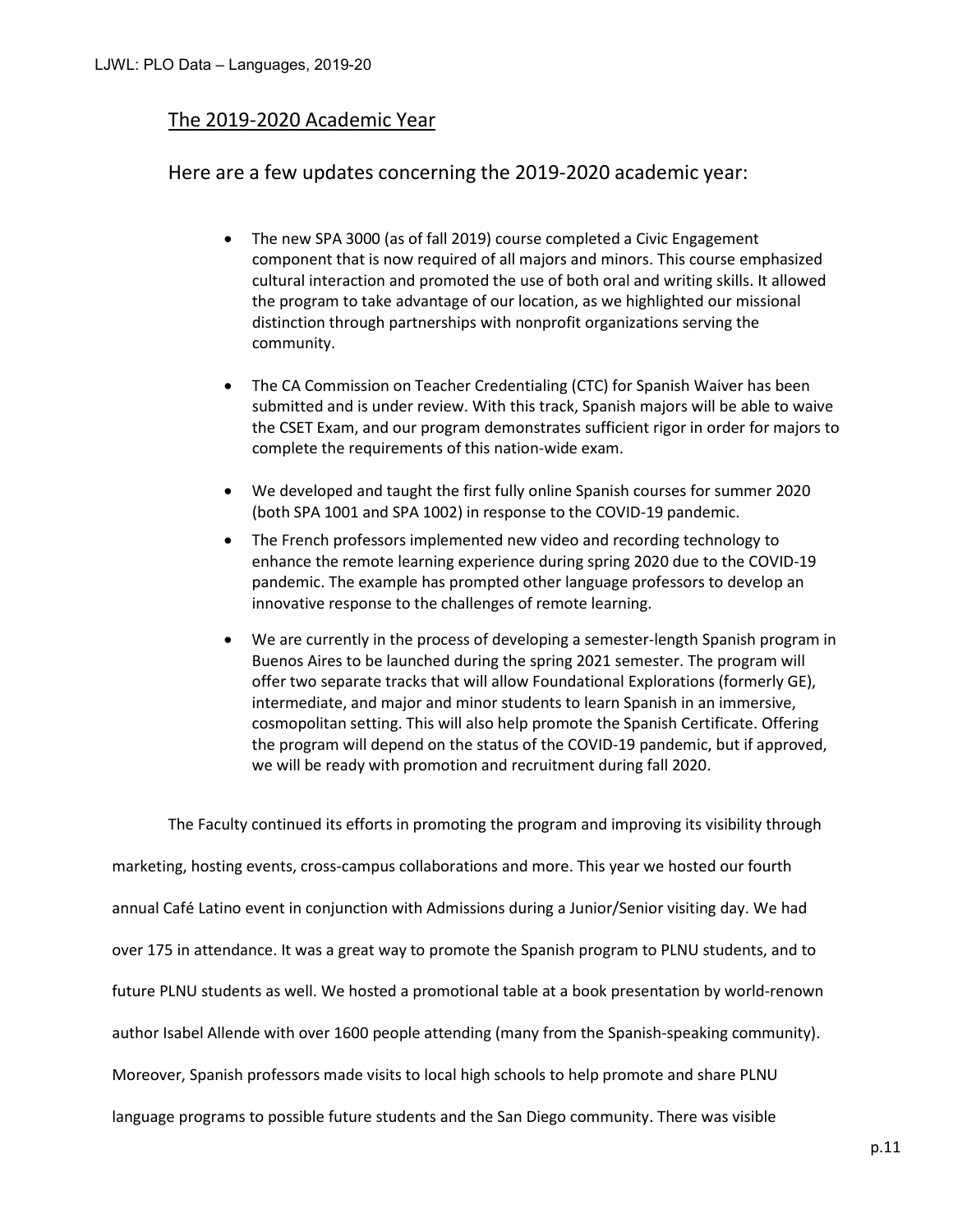enthusiasm and excitement created by all of these events, and it is our hope to continue these and to pursue other events that can draw students from surrounding high schools, so we can initiate recruitment opportunities. Also, Spanish faculty had a meeting with the Provost and Dean in spring 2020 to update the administration about our activities, recruiting efforts, and current state of our program and how it has grown. We also sought feedback from the Provost and Dean as to which direction to take on how to continue to improve our program. We noted that our number of Spanish majors increased to 14, and that we have also welcomed more students into SPA 2050 and 2051 (Intermediate Spanish Conversation) with 20 students in 2050 in fall 2019 and 16 students in 2051 in spring 2020. We also highlighted the consistent numbers in upper division classes, such as SPA 3000 (13 in fall 2019), SPA 3010 (13 in fall 2019), SPA 3002 (14 in spring 2020), and SPA 3020 (16 students in spring 2020).

We normally invite students to watch films at the San Diego Latino Film Festival and also host a Spanish Research Conference, but these events were canceled due to the COVID-19 pandemic. Our plan will be to implement these events again during the 2020-2021 academic year. Also, the blended degree of Spanish Major and Teaching Credential is in place, and in the catalog. We hope to explore more ways of highlighting this program in the future, and we will continue to look for ways to collaborate across campus.

After professor Paula Cronovich explored the possibilities for creating a PLNU Study Abroad Program in Buenos Aires, we are very excited about this endeavor as it could potentially create great interest in all of our programs, including the Spanish certificate, minor, and major. It could also solve some of the issues we are having with the small numbers in the upper division courses by limiting the courses our students are taking abroad and by drawing more students into a PLNU sponsored program. We hope to implement this program during the spring 2021, but that will depend on the possibilities due to the COVID-19 pandemic.

In addition, the languages faculty presented papers at various national and international conferences. While all fulltime Spanish faculty were going to attend the American Association of

p.12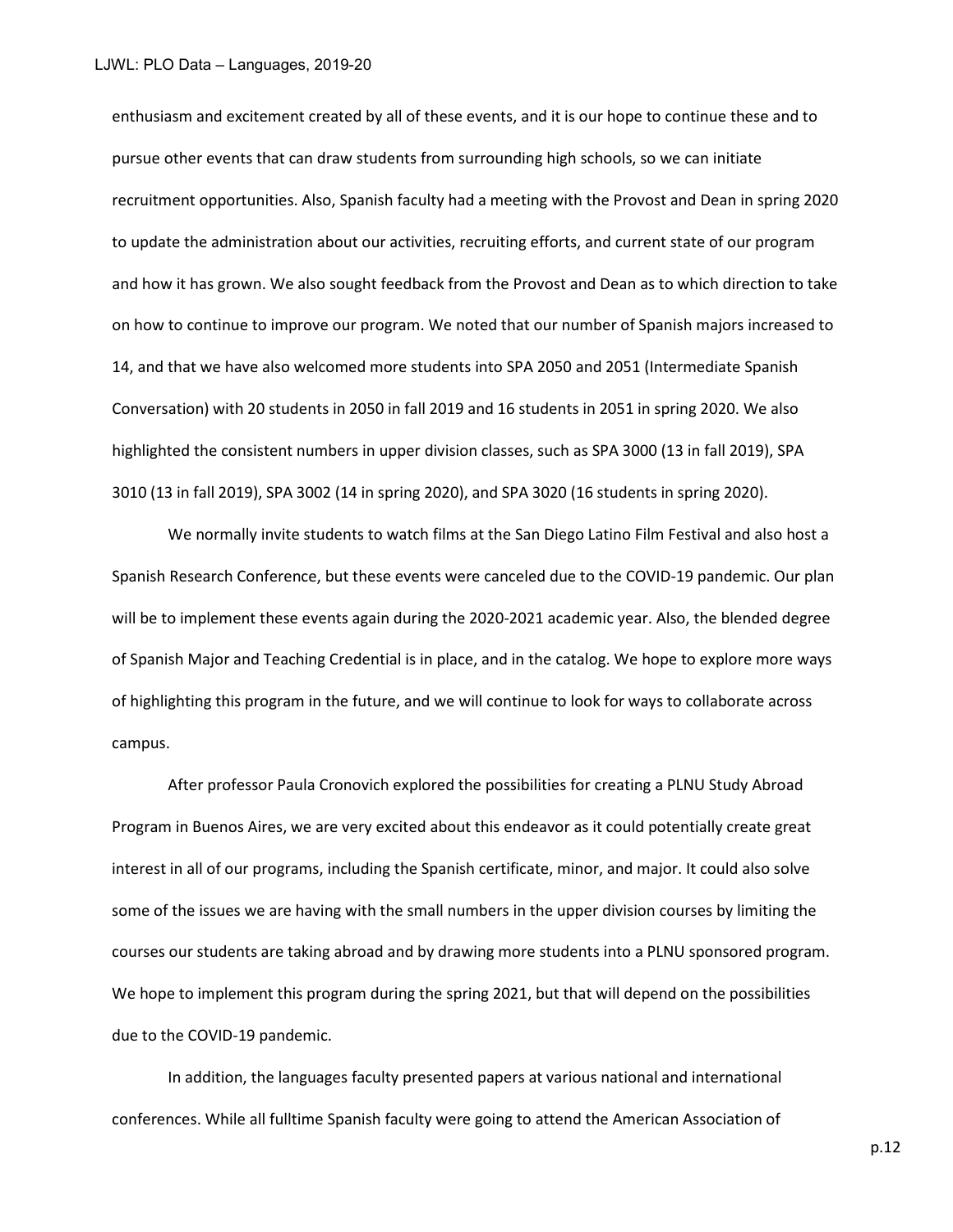Teachers of Spanish and Portuguese Conference in Puerto Rico in July 2020, due to the pandemic this event was canceled. Both Spanish and French professors remain active in their respective fields, presenting at conferences and leading workshops. Due to the current COVID-19 pandemic, we have all adapted and learned about remote learning options, and although the circumstances have been difficult, we have progressed and developed new course material in response to the situation.

Finally, we happily welcomed four new Spanish majors this year, one as a transfer student and three through promotions and OPI testing on campus. Both the numbers of majors for French and